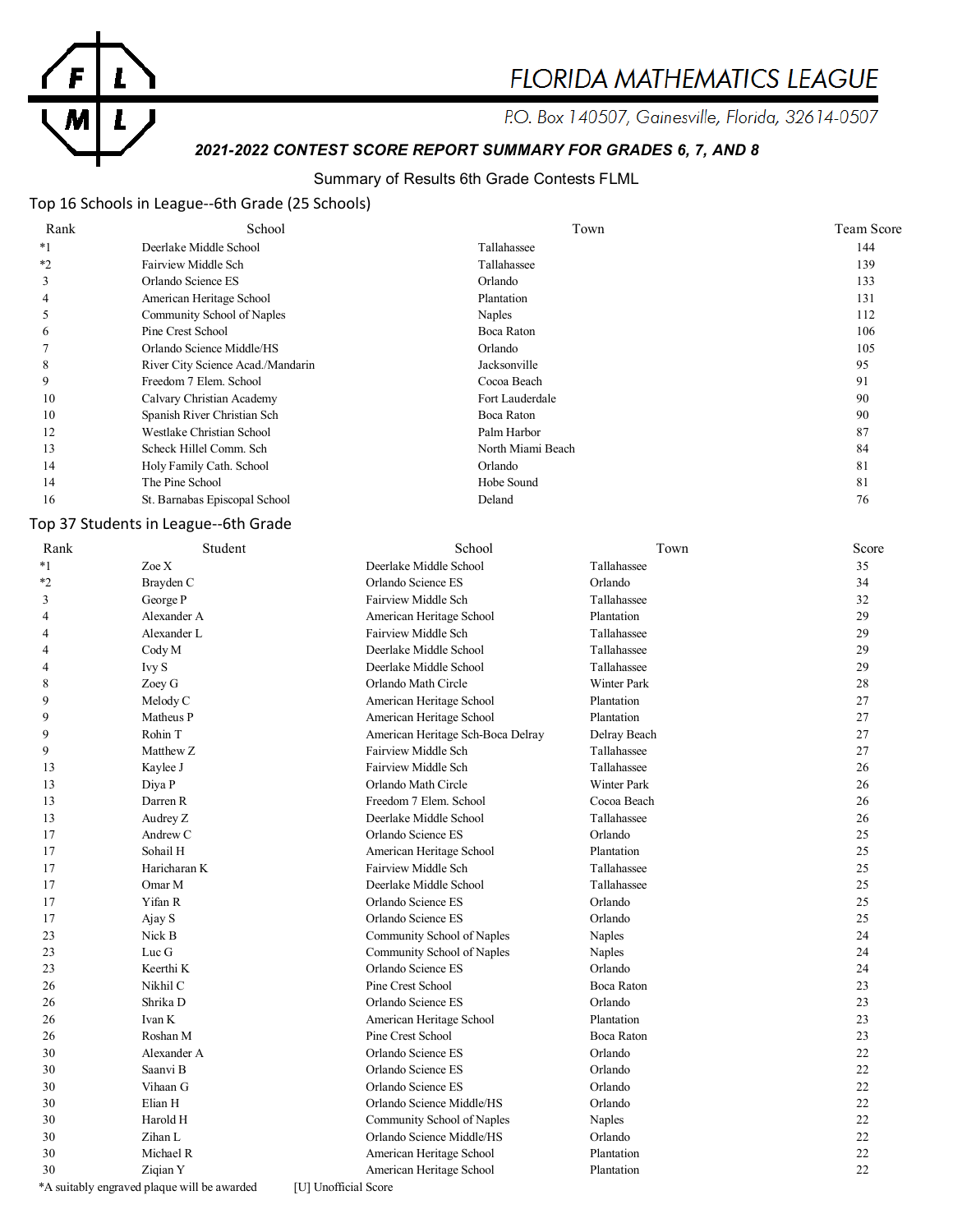# Summary of Results 6th Grade Contests FLML Regional Standings

#### **Brevard, Duval, Miami-Dade, Orange, Pinellas, Volusia**

Top Schools in Region

| Rank | School                            | Town         | Team Score |
|------|-----------------------------------|--------------|------------|
| $*1$ | Orlando Science ES                | Orlando      | 133        |
|      | Orlando Science Middle/HS         | Orlando      | 105        |
|      | River City Science Acad./Mandarin | Jacksonville | 95         |
|      | Freedom 7 Elem. School            | Cocoa Beach  | 91         |

Top Students in Region

| Rank | Student   | School                 | Town               | Score |
|------|-----------|------------------------|--------------------|-------|
|      | Brayden C | Orlando Science ES     | Orlando            | 34    |
|      | Zoey G    | Orlando Math Circle    | <b>Winter Park</b> | 28    |
|      | Diva P    | Orlando Math Circle    | <b>Winter Park</b> | 26    |
|      | Darren R  | Freedom 7 Elem. School | Cocoa Beach        | 26    |

#### **Broward, Collier, Leon, Martin, Palm Beach**

## Top Schools in Region

| Rank | School                     | Town        | <b>Team Score</b> |
|------|----------------------------|-------------|-------------------|
|      | Deerlake Middle School     | Tallahassee | 144               |
|      | Fairview Middle Sch        | Tallahassee | 139               |
|      | American Heritage School   | Plantation  | 131               |
|      | Community School of Naples | Naples      | 112               |

#### Top Students in Region

| Rank | Student         | School                   | Town        | Score |
|------|-----------------|--------------------------|-------------|-------|
|      | Zoe X           | Deerlake Middle School   | Tallahassee | 35    |
|      | George P        | Fairview Middle Sch      | Tallahassee | 32    |
|      | Alexander A     | American Heritage School | Plantation  | 29    |
|      | Alexander L     | Fairview Middle Sch      | Tallahassee | 29    |
|      | $\text{Cody }M$ | Deerlake Middle School   | Tallahassee | 29    |
|      | <b>Ivy S</b>    | Deerlake Middle School   | Tallahassee | 29    |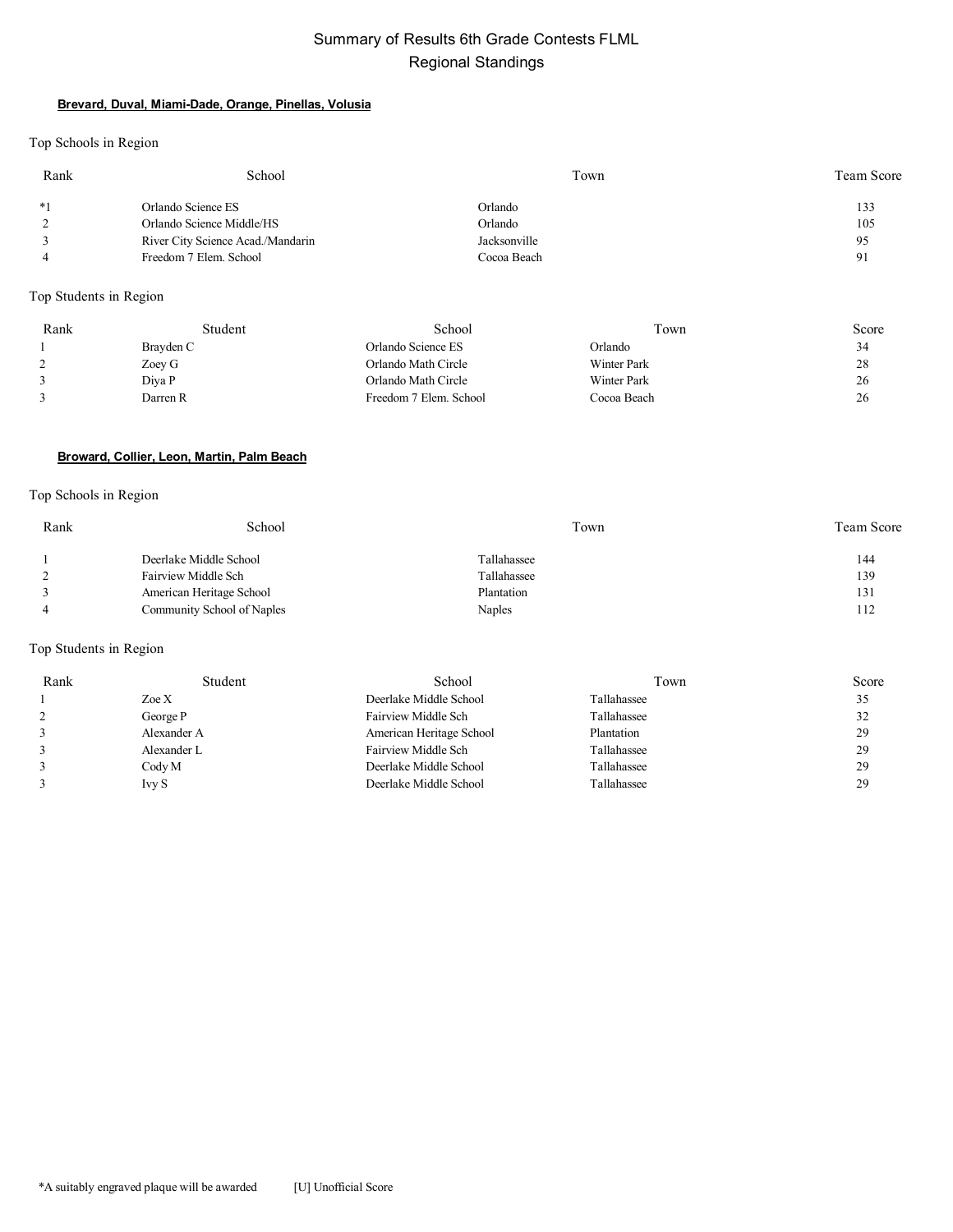## Summary of Results 7th Grade Contests FLML

# Top 15 Schools in League--7th Grade (22 Schools)

| Rank | School                            | Town              | Team Score |
|------|-----------------------------------|-------------------|------------|
| *1   | Orlando Science Middle/HS         | Orlando           | 150        |
| $*2$ | Deerlake Middle School            | Tallahassee       | 147        |
|      | Fairview Middle Sch               | Tallahassee       | 133        |
| 4    | American Heritage School          | Plantation        | 125        |
|      | Community School of Naples        | Naples            | 103        |
| 6    | Pine Crest School                 | Boca Raton        | 102        |
|      | Westlake Christian School         | Palm Harbor       | 96         |
| 8    | Calvary Christian Academy         | Fort Lauderdale   | 89         |
| 9    | Scheck Hillel Comm. Sch           | North Miami Beach | 88         |
| 9    | Spanish River Christian Sch       | Boca Raton        | 88         |
| 11   | Henry H. Filer Mid. Sch           | Hialeah           | 87         |
| 11   | Holy Family Cath. School          | Orlando           | 87         |
| 13   | River City Science Acad./Mandarin | Jacksonville      | 84         |
| 14   | Doral Academy                     | Doral             | 82         |
| 15   | American Heritage Sch-Boca Delray | Delray Beach      | 81         |

# Top 39 Students in League--7th Grade

| Rank | Student        | School                     | Town               | Score |
|------|----------------|----------------------------|--------------------|-------|
| $*1$ | Rashed A       | Orlando Science Middle/HS  | Orlando            | 35    |
| $*1$ | Roger H        | Deerlake Middle School     | Tallahassee        | 35    |
| 3    | Ashwin A       | Trinity Prep. School       | <b>Winter Park</b> | 33    |
| 3    | Ashvin S       | Fairview Middle Sch        | Tallahassee        | 33    |
| 5    | Tang Q         | Deerlake Middle School     | Tallahassee        | 31    |
| 6    | Aarati A       | Orlando Science Middle/HS  | Orlando            | 30    |
| 6    | Rakesh R       | Fairview Middle Sch        | Tallahassee        | 30    |
| 6    | Abdus-Samad S  | Orlando Science Middle/HS  | Orlando            | 30    |
| 9    | Anushka P      | Orlando Science Middle/HS  | Orlando            | 29    |
| 10   | Maximus C      | American Heritage School   | Plantation         | 28    |
| 10   | Eshan V        | Orlando Math Circle        | <b>Winter Park</b> | 28    |
| 12   | Rhys N         | Deerlake Middle School     | Tallahassee        | 27    |
| 12   | Hac O          | <b>Fairview Middle Sch</b> | Tallahassee        | 27    |
| 12   | Ziad S         | Deerlake Middle School     | Tallahassee        | 27    |
| 12   | Shawn S        | Deerlake Middle School     | Tallahassee        | 27    |
| 12   | Vid Y          | American Heritage School   | Plantation         | 27    |
| 17   | Gabriel C      | Orlando Science Middle/HS  | Orlando            | 26    |
| 18   | Tristan H      | Orlando Science Middle/HS  | Orlando            | 25    |
| 18   | Jing S         | Trinity Prep. School       | <b>Winter Park</b> | 25    |
| 20   | Maxwell D      | Community School of Naples | Naples             | 24    |
| 20   | Kyra M         | American Heritage School   | Plantation         | 24    |
| 20   | Shriya R       | Orlando Math Circle        | Winter Park        | 24    |
| 23   | Janvi P        | Orlando Science Middle/HS  | Orlando            | 23    |
| 23   | Arisa P        | American Heritage School   | Plantation         | 23    |
| 23   | Jonah S        | American Heritage School   | Plantation         | 23    |
| 26   | Ibrahim A      | <b>Fairview Middle Sch</b> | Tallahassee        | 22    |
| 26   | Ethan B        | American Heritage School   | Plantation         | 22    |
| 26   | Miguel L       | Henry H. Filer Mid. Sch    | Hialeah            | 22    |
| 26   | Rohit M        | Orlando Science Middle/HS  | Orlando            | 22    |
| 26   | Bina S         | Scheck Hillel Comm. Sch    | North Miami Beach  | 22    |
| 31   | Nasser A       | Orlando Science Middle/HS  | Orlando            | 21    |
| 31   | Benjamin B     | American Heritage School   | Plantation         | 21    |
| 31   | <b>Brock C</b> | Pine Crest School          | <b>Boca Raton</b>  | 21    |
| 31   | Benjamin C     | Pine Crest School          | Boca Raton         | 21    |
| 31   | David H        | Westlake Christian School  | Palm Harbor        | 21    |
| 31   | Srikrithi K    | Orlando Science Middle/HS  | Orlando            | 21    |
| 31   | Mason L        | Pine Crest School          | Boca Raton         | 21    |
| 31   | Devshree P     | <b>Fairview Middle Sch</b> | Tallahassee        | 21    |
| 31   | Shravya P      | Orlando Science Middle/HS  | Orlando            | 21    |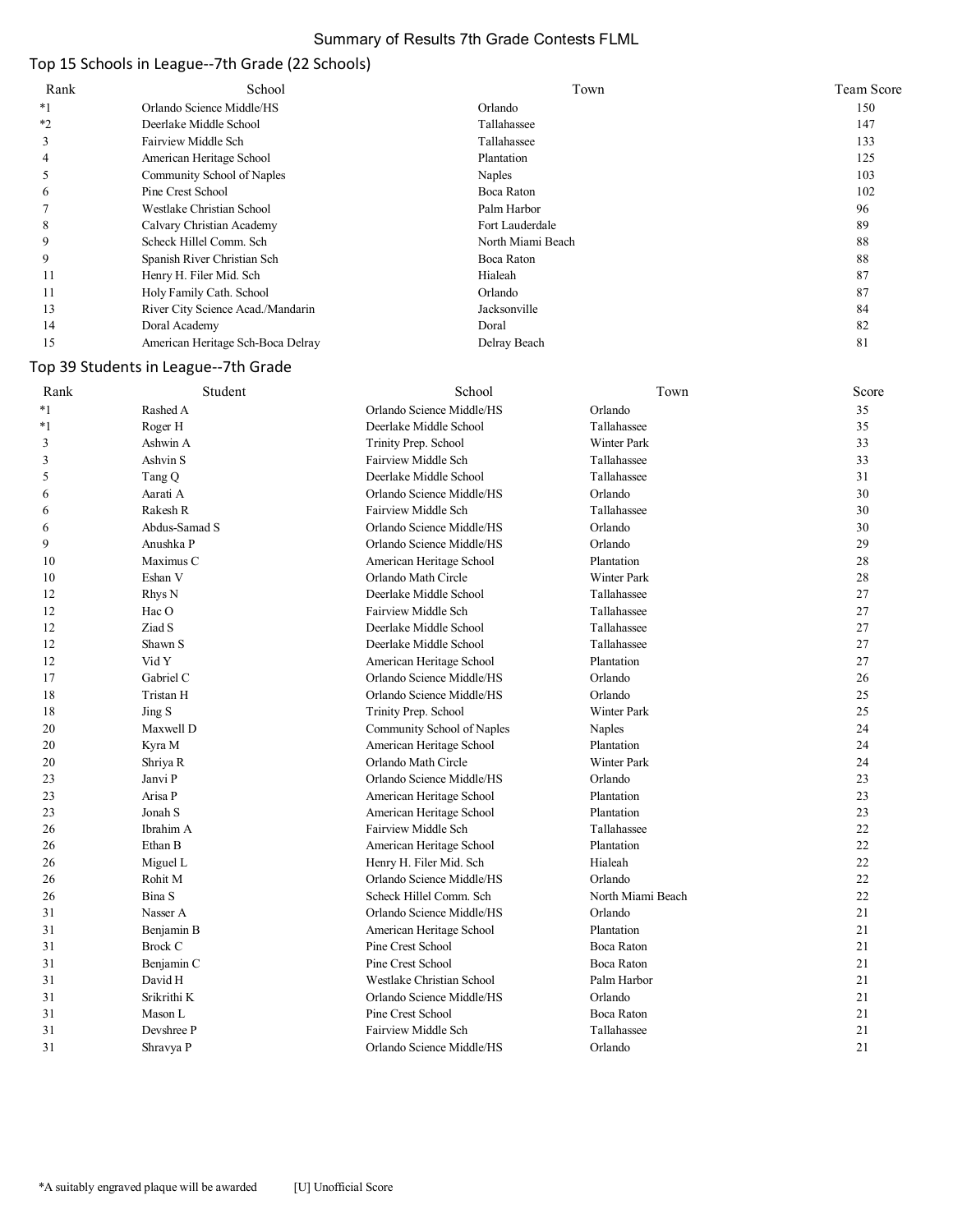# Summary of Results 7th Grade Contests FLML Regional Standings

#### **Brevard, Duval, Miami-Dade, Orange, Pinellas, Volusia**

Top Schools in Region

| Rank | School                    | Town              | Team Score |
|------|---------------------------|-------------------|------------|
|      | Orlando Science Middle/HS | Orlando           | 150        |
|      | Westlake Christian School | Palm Harbor       | 96         |
|      | Scheck Hillel Comm. Sch   | North Miami Beach | 88         |
|      | Henry H. Filer Mid. Sch   | Hialeah           | 87         |
|      | Holy Family Cath. School  | Orlando           | 87         |

## Top Students in Region

| Rank | Student       | School                    | Town        | Score |
|------|---------------|---------------------------|-------------|-------|
|      | Rashed A      | Orlando Science Middle/HS | Orlando     | 35    |
|      | Ashwin A      | Trinity Prep. School      | Winter Park | 33    |
|      | Aarati A      | Orlando Science Middle/HS | Orlando     | 30    |
|      | Abdus-Samad S | Orlando Science Middle/HS | Orlando     | 30    |

#### **Broward, Collier, Leon, Martin, Palm Beach**

#### Top Schools in Region

| Rank | School                     | Town        | <b>Team Score</b> |
|------|----------------------------|-------------|-------------------|
|      | Deerlake Middle School     | Tallahassee | 147               |
|      | Fairview Middle Sch        | Tallahassee | 133               |
|      | American Heritage School   | Plantation  | 125               |
|      | Community School of Naples | Naples      | 103               |

## Top Students in Region

| Rank | Student  | School                 | Town        | Score |
|------|----------|------------------------|-------------|-------|
|      | Roger H  | Deerlake Middle School | Tallahassee | 35    |
|      | Ashvin S | Fairview Middle Sch    | Tallahassee | 33    |
|      | Tang Q   | Deerlake Middle School | Tallahassee | 31    |
| 4    | Rakesh R | Fairview Middle Sch    | Tallahassee | 30    |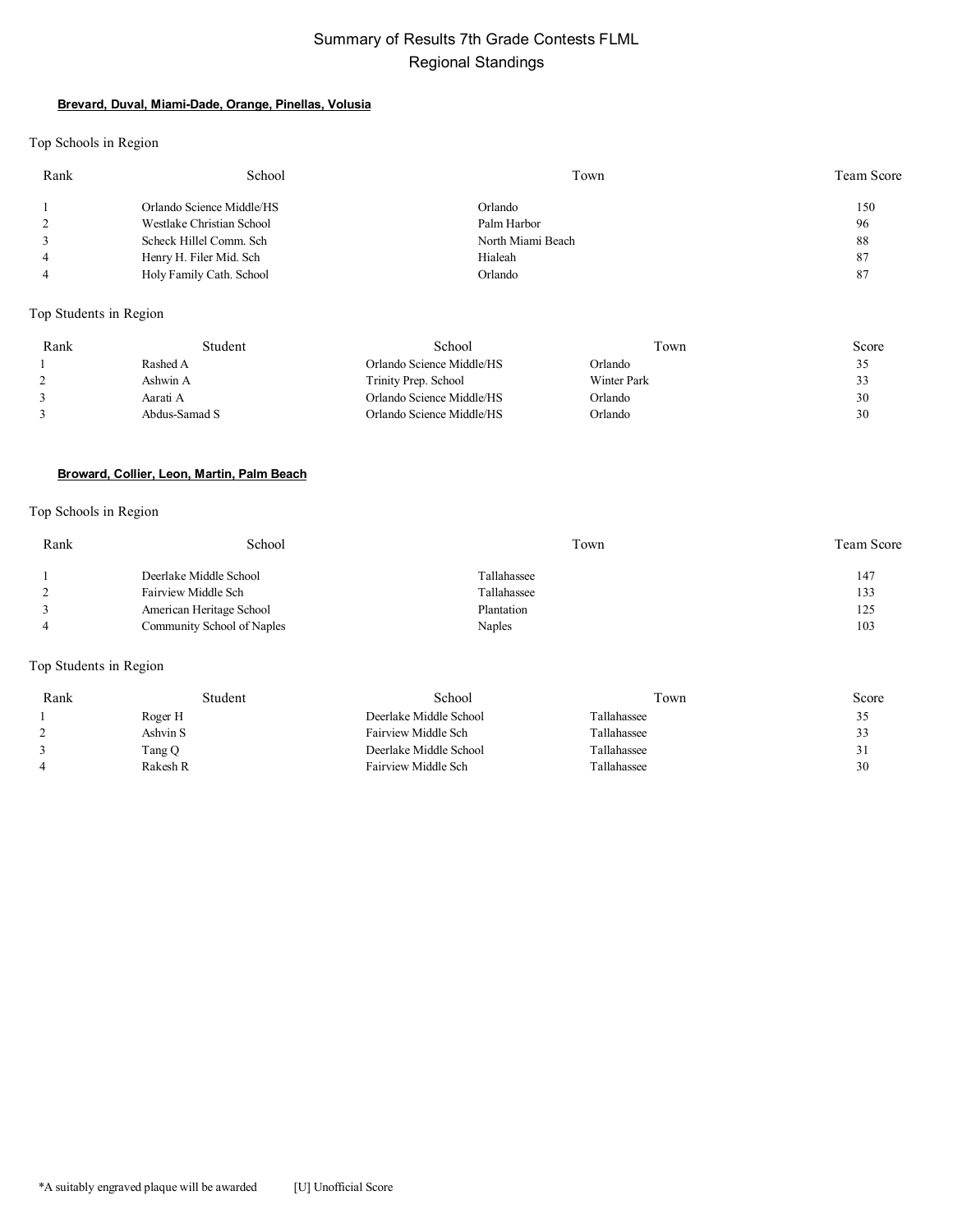## Summary of Results 8th Grade Contests FLML

# Top 14 Schools in League--8th Grade (20 Schools)

| Rank | School                            | Town              | <b>Team Score</b> |
|------|-----------------------------------|-------------------|-------------------|
| $*1$ | Deerlake Middle School            | Tallahassee       | 161               |
| $*2$ | Fairview Middle Sch               | Tallahassee       | 153               |
| J.   | Doral Academy                     | Doral             | 152               |
| 4    | American Heritage School          | Plantation        | 150               |
| 4    | Orlando Science Middle/HS         | Orlando           | 150               |
| 6    | Community School of Naples        | Naples            | 136               |
|      | American Heritage Sch-Boca Delray | Delray Beach      | 122               |
| 8    | St. Andrew's School               | Boca Raton        | 121               |
| 9    | Westlake Christian School         | Palm Harbor       | 116               |
| 10   | Spanish River Christian Sch       | Boca Raton        | 113               |
| 11   | Holy Family Cath. School          | Orlando           | 112               |
| 11   | Scheck Hillel Comm. Sch           | North Miami Beach | 112               |
| 13   | Calvary Christian Academy         | Fort Lauderdale   | 104               |
| 13   | St. Barnabas Episcopal School     | Deland            | 104               |

# Top 31 Students in League--8th Grade

| Rank    | Student    | School                            | Town               | Score |
|---------|------------|-----------------------------------|--------------------|-------|
| $*1$    | Luis F     | Doral Academy                     | Doral              | 34    |
| $*_{1}$ | Jonathan G | Fairview Middle Sch               | Tallahassee        | 34    |
| $*_{1}$ | Ryan R     | American Heritage Sch-Boca Delray | Delray Beach       | 34    |
| $*1$    | William W  | Deerlake Middle School            | Tallahassee        | 34    |
| 5       | Jialai S   | Deerlake Middle School            | Tallahassee        | 33    |
| 6       | Isabel C   | Doral Academy                     | Doral              | 32    |
| 6       | Jacob K    | American Heritage School          | Plantation         | 32    |
| 6       | Minjun P   | Deerlake Middle School            | Tallahassee        | 32    |
| 9       | Elaine C   | Trinity Prep. School              | <b>Winter Park</b> | 31    |
| 9       | Teja D     | Orlando Science Middle/HS         | Orlando            | 31    |
| 9       | Daniel D   | Deerlake Middle School            | Tallahassee        | 31    |
| 9       | Henry N    | American Heritage School          | Plantation         | 31    |
| 9       | David S    | Deerlake Middle School            | Tallahassee        | 31    |
| 14      | Brody A    | Orlando Math Circle               | <b>Winter Park</b> | 30    |
| 14      | Himank C   | Fairview Middle Sch               | Tallahassee        | 30    |
| 14      | Rohan G    | Orlando Science Middle/HS         | Orlando            | 30    |
| 14      | Rishil K   | Fairview Middle Sch               | Tallahassee        | 30    |
| 14      | Eduardo P  | Doral Academy                     | Doral              | 30    |
| 14      | Dylan R    | Fairview Middle Sch               | Tallahassee        | 30    |
| 14      | Aniket S   | American Heritage School          | Plantation         | 30    |
| 14      | Arav S     | Orlando Science Middle/HS         | Orlando            | 30    |
| 14      | Shrika V   | Orlando Science Middle/HS         | Orlando            | 30    |
| 23      | Snigdha B  | Orlando Science Middle/HS         | Orlando            | 29    |
| 23      | Advay B    | Orlando Science Middle/HS         | Orlando            | 29    |
| 23      | Nicholas D | Doral Academy                     | Doral              | 29    |
| 23      | Joanna D   | American Heritage Sch-Boca Delray | Delray Beach       | 29    |
| 23      | Donald E   | Fairview Middle Sch               | Tallahassee        | 29    |
| 23      | Mimi G     | Community School of Naples        | Naples             | 29    |
| 23      | Ethan L    | Fairview Middle Sch               | Tallahassee        | 29    |
| 23      | Juliana P  | American Heritage School          | Plantation         | 29    |
| 23      | Suran R    | Community School of Naples        | Naples             | 29    |